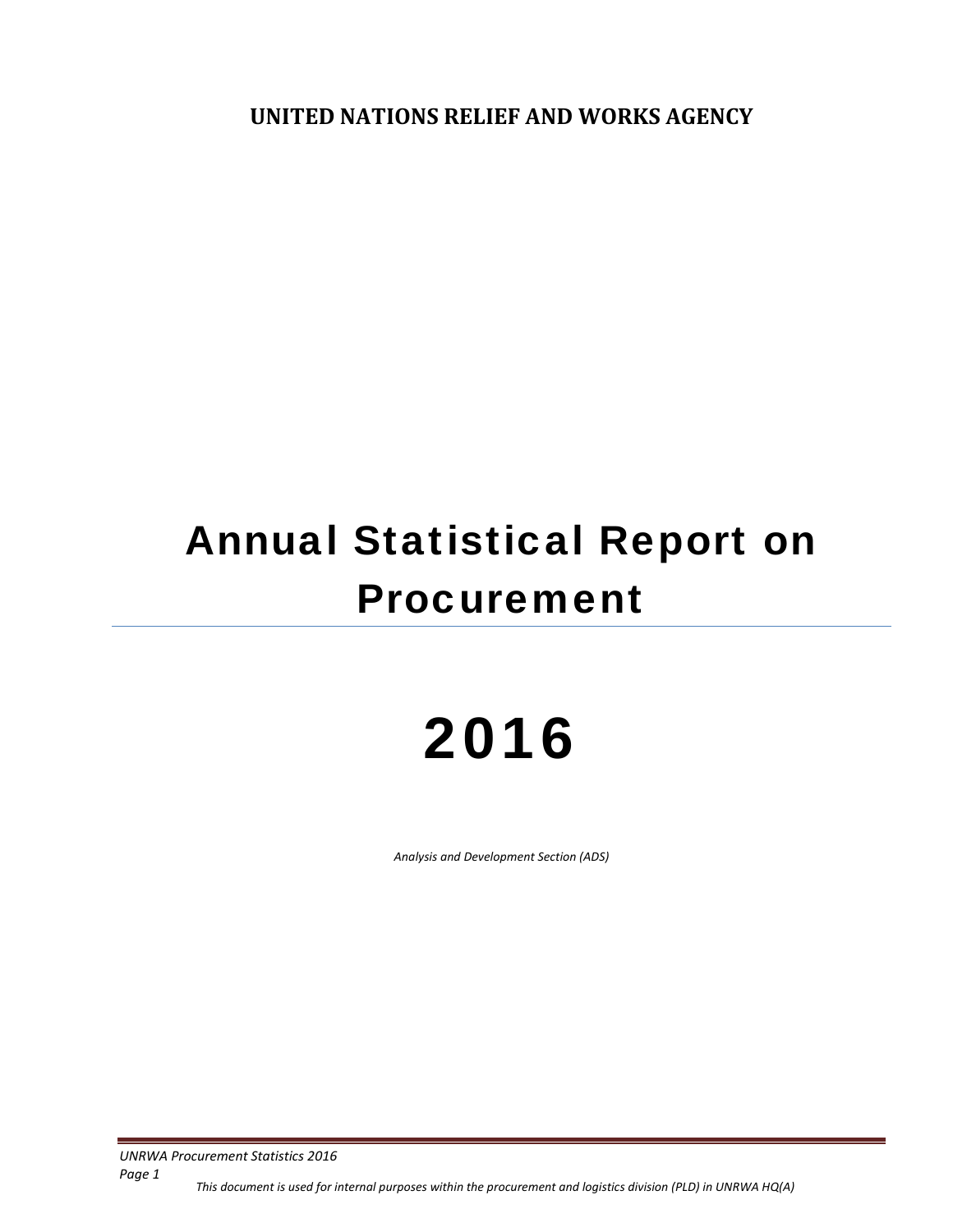## **UNRWA Procurement Statistics 2016**

| ID               | <b>Location</b> | <b>Category</b>        | Value (US \$)                             | % from same<br>category | <b>Proportion</b> |           | <b>Proportion</b> |
|------------------|-----------------|------------------------|-------------------------------------------|-------------------------|-------------------|-----------|-------------------|
| $\mathbf{0}$     | <b>HQA</b>      | Construction           | $\Omega$                                  | 0.00%                   | 0.00%             | $\Omega$  | 0.00%             |
| $\mathbf{0}$     | <b>HQA</b>      | <b>Purchase Orders</b> | 94,478,463                                | 65.96%                  | 32.74%            | 961       | 7.17%             |
| $\mathbf{0}$     | <b>HQA</b>      | <b>Services</b>        | 17,497,433                                | 28.85%                  | 6.06%             | 489       | 3.65%             |
| $\overline{2}$   | <b>FOG</b>      | Construction           | 39,024,060                                | 46.08%                  | 13.52%            | 128       | 0.95%             |
| $\overline{2}$   | <b>FOG</b>      | Purchase Orders        | 21,953,233                                | 15.33%                  | 7.61%             | 2,634     | 19.64%            |
| $\overline{2}$   | <b>FOG</b>      | Services               | 19,788,816                                | 32.63%                  | 6.86%             | 1,115     | 8.32%             |
| $\overline{3}$   | <b>FOL</b>      | Construction           | 31,650,843                                | 37.38%                  | 10.97%            | 121       | 0.90%             |
| $\overline{3}$   | <b>FOL</b>      | <b>Purchase Orders</b> | 6,697,815                                 | 4.68%                   | 2.32%             | 1,094     | 8.16%             |
| 3                | <b>FOL</b>      | <b>Services</b>        | 3,590,993                                 | 5.92%                   | 1.24%             | 786       | 5.86%             |
| 4                | <b>FOS</b>      | Construction           | 542,255                                   | 0.64%                   | 0.19%             | 60        | 0.45%             |
| 4                | <b>FOS</b>      | Purchase Orders        | 8,353,483                                 | 5.83%                   | 2.89%             | 1,067     | 7.96%             |
| 4                | <b>FOS</b>      | Services               | 5,828,623                                 | 9.61%                   | 2.02%             | 828       | 6.18%             |
| 5                | <b>FOJ</b>      | Construction           | 5,770,547                                 | 6.81%                   | 2.00%             | 111       | 0.83%             |
| 5                | <b>FOJ</b>      | <b>Purchase Orders</b> | 6,902,750                                 | 4.82%                   | 2.39%             | 1,045     | 7.79%             |
| 5                | <b>FOJ</b>      | <b>Services</b>        | 3,676,495                                 | 6.06%                   | 1.27%             | 634       | 4.73%             |
| 6                | <b>FOW</b>      | Construction           | 7,692,205                                 | 9.08%                   | 2.67%             | <b>20</b> | 0.15%             |
| 6                | <b>FOW</b>      | <b>Purchase Orders</b> | 4,812,931                                 | 3.36%                   | 1.67%             | 1,325     | 9.88%             |
| 6                | <b>FOW</b>      | Services               | 10,044,693                                | 16.56%                  | 3.48%             | 832       | 6.21%             |
| $\overline{7}$   | <b>HQG</b>      | <b>Purchase Orders</b> | 37,844                                    | 0.03%                   | 0.01%             | 63        | 0.47%             |
| $\overline{7}$   | <b>HQG</b>      | <b>Services</b>        | 217,381                                   | 0.36%                   | 0.08%             | 95        | 0.71%             |
| Total Value (\$) |                 |                        | 288,560,864   Total Count of Transactions |                         | 13,408            |           |                   |

## **1. Breakdown of Procurement per Contracts Type and Issuing Locations**

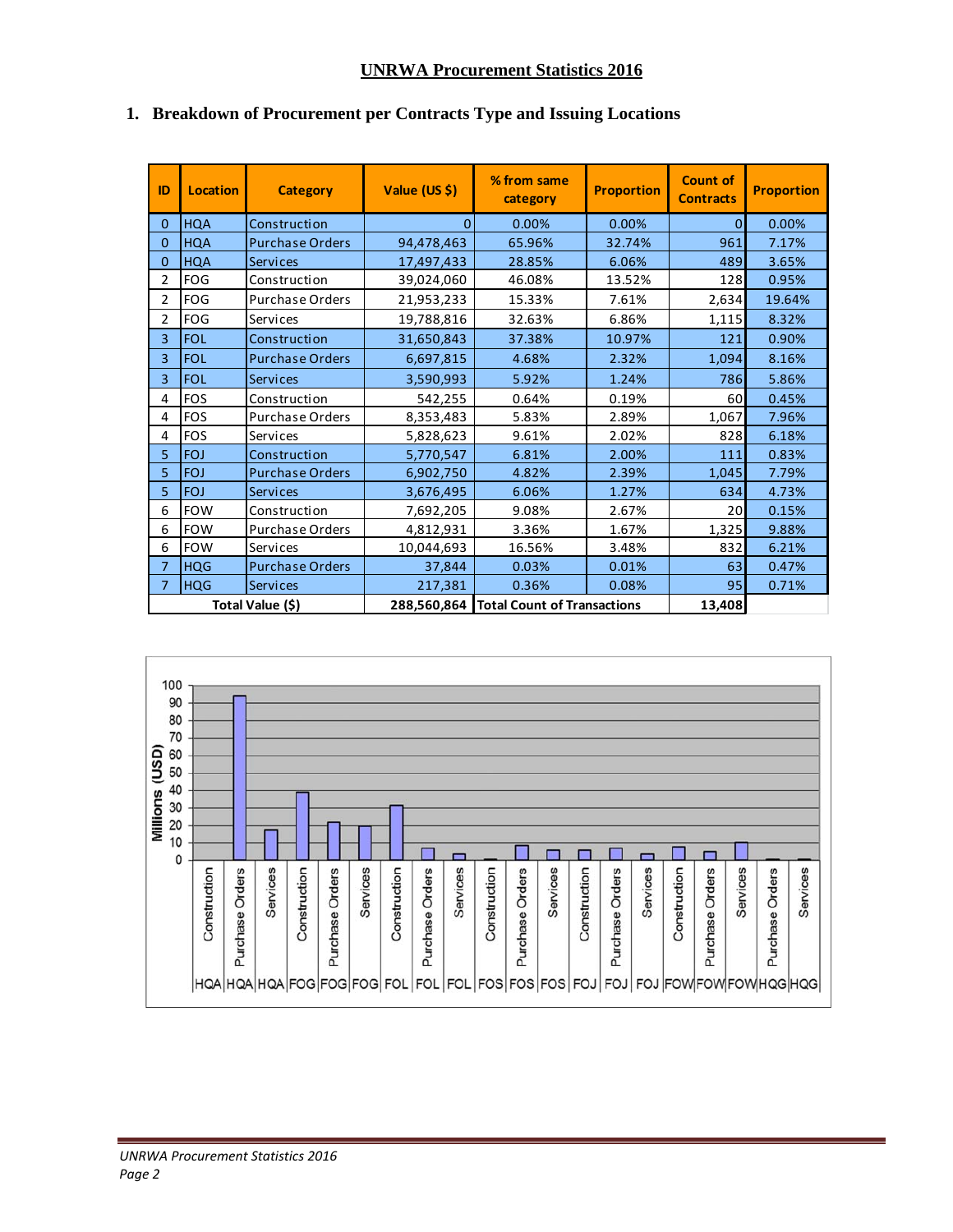|            | Amount US \$ | <b>Proportion</b> |
|------------|--------------|-------------------|
| <b>HQA</b> | 111,975,896  | 39%               |
| <b>FOG</b> | 80,766,110   | 28%               |
| <b>FOL</b> | 41,939,652   | 14%               |
| <b>FOS</b> | 14,724,361   | 4.9%              |
| <b>FOJ</b> | 16, 349, 792 | 6%                |
| <b>FOW</b> | 22,549,829   | 8%                |
| <b>HQG</b> | 255,225      | 0.1%              |
|            | 288,560,864  | <b>US Dollar</b>  |





**3. Comparison between 2015 and 2016 Total Procurement Volume per Contracts Type** 

#### **2016**

|                        | <b>Total</b> | <b>Proportion Count Proportion</b> |        |      |
|------------------------|--------------|------------------------------------|--------|------|
| <b>Purchase Orders</b> | 143,236,519  | 50%                                | 8,189  | 61%  |
| <b>Construction</b>    | 84,679,910   | 29%                                | 440    | 3%   |
| <b>Services</b>        | 60,644,435   | 21%                                | 4.779  | 36%  |
|                        | 288,560,864  | 100%                               | 13.408 | 100% |



# **2015**

|                        | <b>Total</b> | <b>Proportion Count Proportion</b> |        |      |
|------------------------|--------------|------------------------------------|--------|------|
| <b>Purchase Orders</b> | 167.992.284  | 52%                                | 7.396  | 63%  |
| <b>Construction</b>    | 86,974,282   | 27%                                | 354    | 3%   |
| <b>Services</b>        | 68,989,643   | 21%                                | 3,898  | 33%  |
|                        | 323,956,209  | 100%                               | 11.648 | 100% |

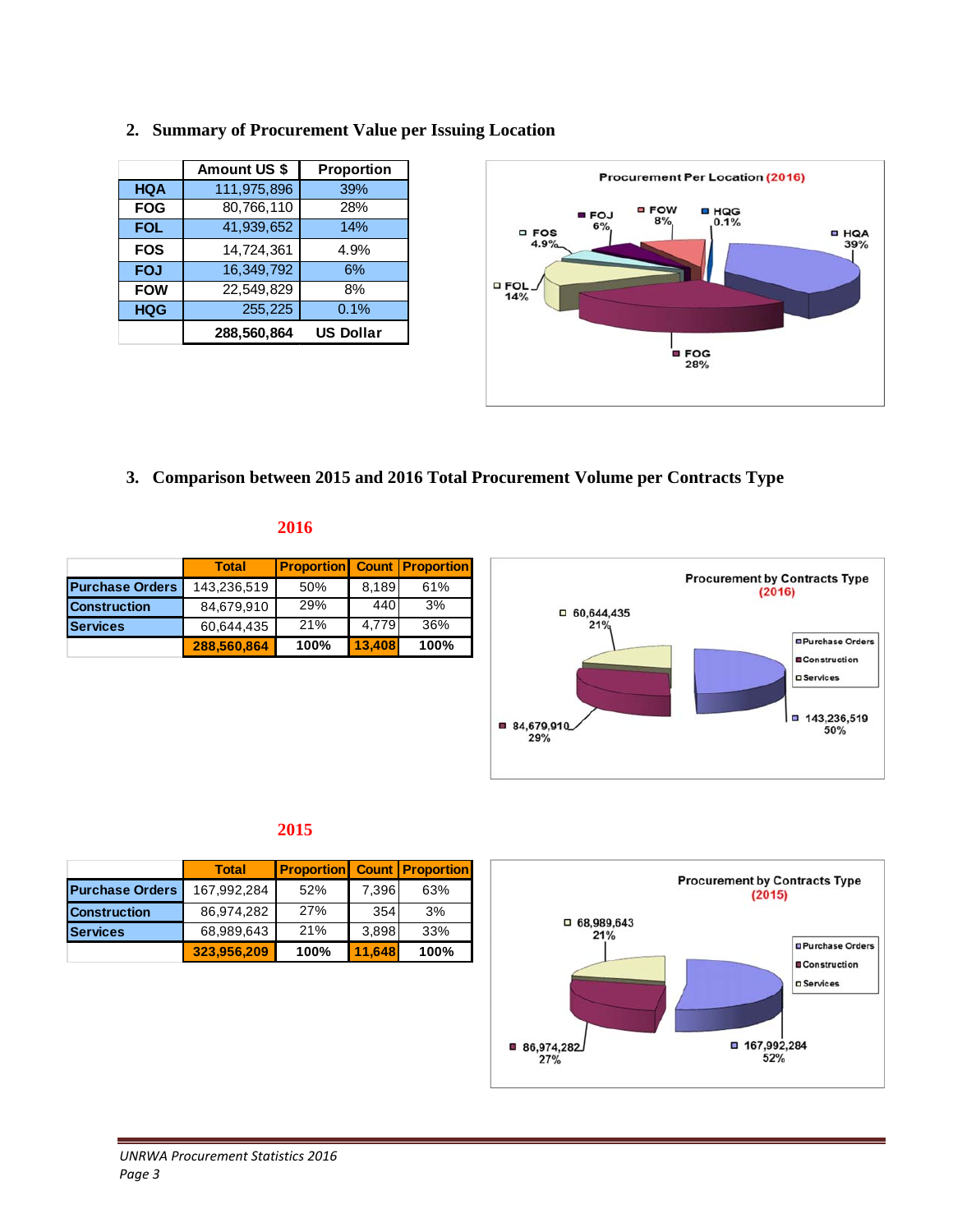|  |  |  |  |  |  | 4. Goods Purchase Orders Count by Destination |
|--|--|--|--|--|--|-----------------------------------------------|
|--|--|--|--|--|--|-----------------------------------------------|

|                |               |            | <b>Delivery Location</b> |            |                  |            |            |            |               |  |
|----------------|---------------|------------|--------------------------|------------|------------------|------------|------------|------------|---------------|--|
|                |               | <b>FOG</b> | <b>FOL</b>               | <b>FOS</b> | <b>FOJ</b>       | <b>FOW</b> | <b>HQG</b> | <b>HQA</b> | <b>Totals</b> |  |
|                | <b>HQA</b>    | 234        | 76                       | 86         | 143 <sub>l</sub> | 85         |            | 332        | 961           |  |
|                | <b>FOG</b>    | 2,613      |                          |            |                  | 01         | 21         |            | 2,634         |  |
| POISSUINGFIELD | <b>FOL</b>    |            | 1,091                    |            |                  |            |            |            | 1,094         |  |
|                | <b>FOS</b>    |            |                          | 1,067      |                  | 01         |            |            | 1,067         |  |
|                | FOJ           |            |                          |            | 1,023            |            |            | 22         | 1,045         |  |
|                | <b>FOW</b>    |            |                          |            |                  | 1,316      |            |            | 1,325         |  |
|                | <b>HQG</b>    |            |                          |            |                  |            | 63         |            | 63            |  |
|                | <b>Totals</b> | 2,847      | 1,167                    | 1,156      | 1,167            | 1,401      | 97         | 354        | 8,189         |  |



## **5. Purchase Order Dollar Values by Destination**

|                   |                  | <b>Delivery Location</b> |            |            |              |            |            |            |                  |  |
|-------------------|------------------|--------------------------|------------|------------|--------------|------------|------------|------------|------------------|--|
|                   |                  | <b>FOG</b>               | <b>FOL</b> | <b>FOS</b> | <b>FOJ</b>   | <b>FOW</b> | <b>HQG</b> | <b>HQA</b> | <b>Totals \$</b> |  |
|                   | <b>HQA</b>       | 68,335,260               | 2,243,993  | 12,998,734 | 6,302,772    | 2,824,681  | 37,829     | 1,735,195  | 94,478,463       |  |
|                   | <b>FOG</b>       | 21,931,138               |            |            |              |            | 22,095     |            | 21,953,233       |  |
|                   | <b>FOL</b>       |                          | 6,671,040  | 26,775     |              |            |            |            | 6,697,815        |  |
|                   | <b>FOS</b>       |                          |            | 8,353,483  |              |            |            |            | 8,353,483        |  |
| POISSUING field A | FOJ              |                          |            |            | 6,850,149    |            |            | 52,600     | 6,902,750        |  |
|                   | <b>FOW</b>       |                          |            |            | 1,718        | 4,789,769  | 21,444     |            | 4,812,931        |  |
|                   | <b>HQG</b>       |                          |            |            |              |            | 37,844     |            | 37,844           |  |
|                   | <b>Totals \$</b> | 90,266,398               | 8,915,033  | 21,378,992 | 13, 154, 639 | 7,614,450  | 119,212    | 1,787,795  | 143,236,519      |  |

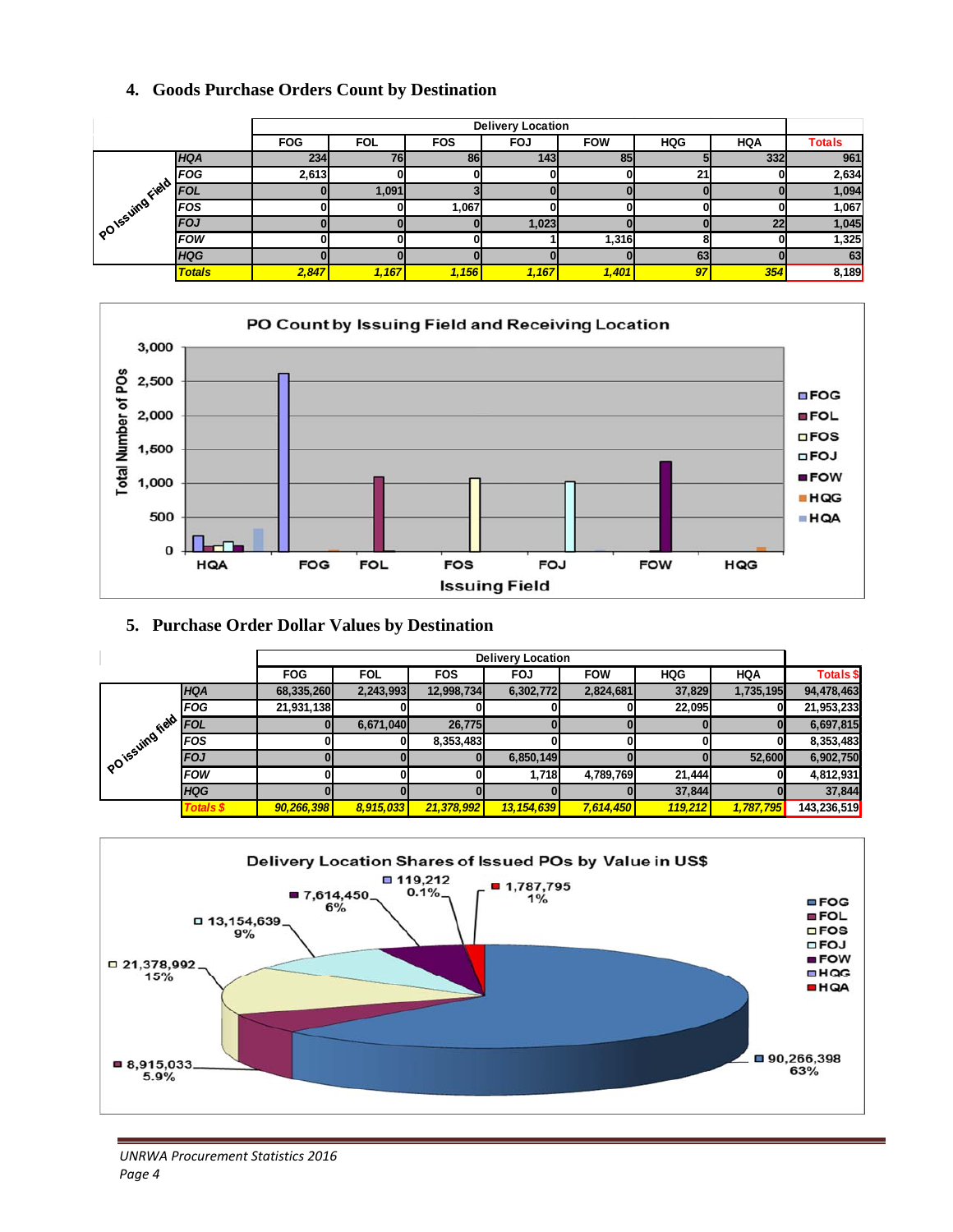

**6. Procurement Top 10 Countries of Vendors** 

| <b>Country</b>         | <b>Amount in \$</b> | <b>No. of Contracts</b> |
|------------------------|---------------------|-------------------------|
| <b>Palestine</b>       | 106,074,027         | 5,593                   |
| Lebanon                | 48,799,914          | 1,989                   |
| Jordan                 | 33,538,244          | 2,548                   |
| Turkey                 | 21,931,104          | 72                      |
| Israel                 | 17,621,411          | 640                     |
| <b>Syria</b>           | 14,436,771          | 1,918                   |
| <b>Netherlands</b>     | 13,540,487          | 70                      |
| India                  | 4,764,983           | 87                      |
| <b>Denmark</b>         | 3,660,692           | 123                     |
| <b>Italy</b>           | 3,618,113           | 22                      |
| <b>Other Countries</b> | 20,575,117          | 346                     |
| <b>Grand Total</b>     | 288,560,864         | 13,408                  |

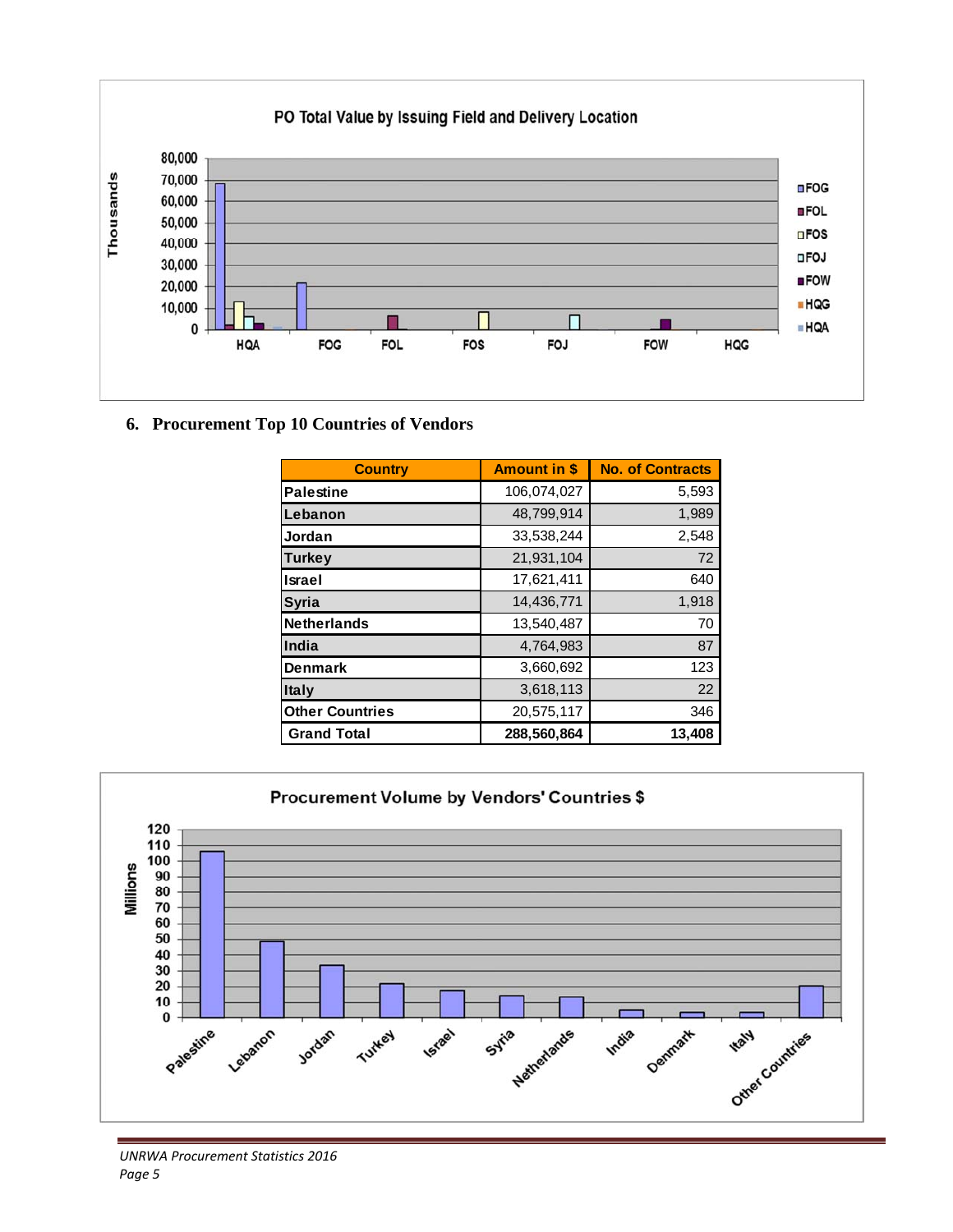**7. Procurement (Goods, Services & Construction) per Suppliers/Contractors Country of Origin (Full List)** 

| S.No.           | <b>Vendor Country</b>       | <b>Total USD</b> | <b>No. of Contracts</b> |
|-----------------|-----------------------------|------------------|-------------------------|
| 1               | Palestine                   | 106,074,027      | 5,593                   |
| $\overline{2}$  | Lebanon                     | 48,799,914       | 1,989                   |
| 3               | Jordan                      | 33,538,244       | 2,548                   |
| 4               | Turkey                      | 21,931,104       | 72                      |
| $\overline{5}$  | <b>Israel</b>               | 17,621,411       | 640                     |
| $\overline{6}$  | Syria                       | 14,436,771       | 1,918                   |
| 7               | Netherlands                 | 13,540,487       | 70                      |
| $\overline{8}$  | India                       | 4,764,983        | 87                      |
| 9               | Denmark                     | 3,660,692        | 123                     |
| $\overline{10}$ | Italy                       | 3,618,113        | $\overline{22}$         |
| $\overline{11}$ | <b>United Arab Emirates</b> | 2,910,882        | 60                      |
| $\overline{12}$ | <b>United Kingdom</b>       | 2,809,714        | 30                      |
| $\overline{13}$ | Cyprus                      | 2,732,247        | $\overline{35}$         |
| $\overline{14}$ | Austria                     | 2,475,789        | 39                      |
| $\overline{15}$ | Pakistan                    | 2,153,539        | 6                       |
| 16              | Spain                       | 1,731,099        | $\overline{16}$         |
| 17              | Canada                      | 776,104          | 5                       |
| 18              | Switzerland                 | 756,651          | 15                      |
| 19              | Australia                   | 693,699          | $\overline{2}$          |
| 20              | Bangladesh                  | 629,744          | 10                      |
| $\overline{21}$ | $\overline{\text{O}}$ man   | 570,024          | $\overline{16}$         |
| $\overline{22}$ | Germany                     | 557,455          | $\overline{20}$         |
| 23              | Norway                      | 375,309          | 3                       |
| $\overline{24}$ | <b>Bahrain</b>              | 252,866          | 1                       |
| $\overline{25}$ | Egypt                       | 196,104          | $\overline{6}$          |
| 26              | <b>USA</b>                  | 183,703          | $\overline{25}$         |
| $\overline{27}$ | Portugal                    | 127,054          | 7                       |
| 28              | Korea                       | 108,963          | 4                       |
| 29              | Japan                       | 96,000           | 1                       |
| 30              | Ireland                     | 84,989           | 17                      |
| $\overline{31}$ | Singapore                   | 74,434           | $\overline{2}$          |
| $\overline{32}$ | France                      | 73,174           | 1                       |
| 33              | Belgium                     | 57,357           | 11                      |
| $\overline{34}$ | Qatar                       | 55,000           | 1                       |
| $\overline{35}$ | China                       | 45,304           | 9                       |
| $\overline{36}$ | Nigeria                     | 39,341           | 1                       |
| $\overline{37}$ | New Zealand                 | 7,200            | $\overline{2}$          |
| 38              | Sweden                      | 1,372            | 1                       |
|                 | <b>Grand Total</b>          | 288,560,864      | 13,408                  |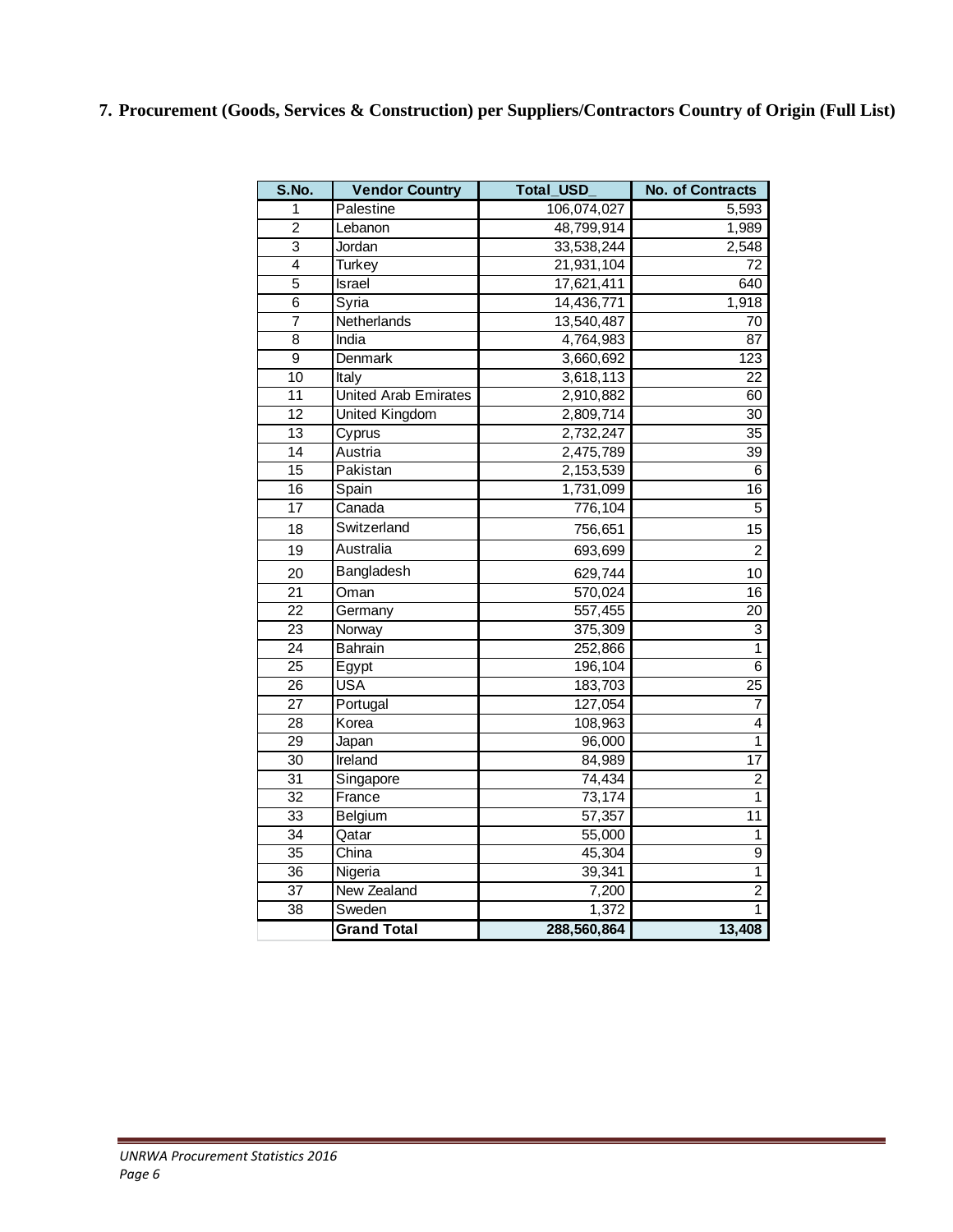# **8. Analysis by Threshold of Contracts for Goods, Construction and Services**

| <b>Purchase Orders</b>   |                                               |            |            |            |                      |              |         |              |                      |                |               |                |       |               |              |
|--------------------------|-----------------------------------------------|------------|------------|------------|----------------------|--------------|---------|--------------|----------------------|----------------|---------------|----------------|-------|---------------|--------------|
|                          |                                               | <b>HQA</b> | <b>FOG</b> | <b>FOL</b> |                      | <b>FOS</b>   |         | <b>FOJ</b>   | <b>FOW</b>           |                |               | <b>HQG</b>     |       | <b>Totals</b> | %            |
|                          | No. of Contracts                              | 21         |            |            |                      |              |         |              |                      |                |               |                |       | 22            | 0.3%         |
| > \$1m                   | Value                                         | 36,542,629 |            |            |                      |              |         | 2,114,269    |                      |                |               |                |       | 38,656,898    | 27.0%        |
|                          | No. of Contracts                              | 35         | 3          |            |                      |              |         |              |                      |                |               |                |       | 39            | 0.5%         |
| 500k-1m                  | Value                                         | 25,908,804 | 1,805,019  |            |                      |              |         | 658,914      |                      |                |               |                |       | 28,372,738    | 19.8%        |
|                          | No. of Contracts                              | 101        | 56         |            |                      | 15           |         | 3            |                      | $\overline{2}$ |               |                |       | 184           | 2.2%         |
| 100-500k                 | Value                                         | 21,317,296 | 9,811,314  | 840,971    |                      | 2,419,771    |         | 475,699      |                      | 264,444        |               |                |       | 35.129.495    | 24.5%        |
|                          | No. of Contracts                              | <b>255</b> | 246        | 155        |                      | 134          |         | 87           |                      | 103            |               |                |       | 980           | <b>12.0%</b> |
| 10-100k                  | Value                                         | 9,474,270  | 7,234,104  | 3,656,433  |                      | 4,127,739    |         | 2,134,959    |                      | 2,361,625      |               |                |       | 28,989,130    | 20.2%        |
|                          | No. of Contracts                              | 549        | 2.329      | 932        |                      | 918          |         | 953          |                      | 1.220          |               | 63             |       | 6.964         | 85.0%        |
| $10k$                    | Value                                         | 1,235,464  | 3,102,796  | 2,200,410  |                      | 1,805,973    |         | 1,518,909    |                      | 2,186,863      |               | 37,844         |       | 12,088,258    | 8.4%         |
| <b>Contract Count</b>    |                                               | 961        | 2,634      | 1,094      |                      | 1,067        |         | 1,045        |                      | 1,325          |               | 63             |       | 8,189         |              |
| Value \$                 |                                               | 94,478,463 | 21,953,233 | 6,697,815  |                      | 8,353,483    |         | 6,902,750    |                      | 4,812,931      |               | 37,844         |       | 143,236,519   |              |
|                          | <b>Construction and Maintenance Contracts</b> |            |            |            |                      |              |         |              |                      |                |               |                |       |               |              |
|                          |                                               | <b>FOG</b> | <b>FOL</b> | <b>FOS</b> |                      | <b>FOJ</b>   |         | <b>FOW</b>   |                      |                | <b>Totals</b> |                | %     |               |              |
|                          | No. of Contracts                              |            | 10         | 5          |                      |              |         |              | $\overline{4}$       |                | 19            | 4.3%           |       |               |              |
| > \$1m                   | Value                                         | 24,970,271 | 27,445,794 |            |                      |              |         |              | 7,341,000            |                | 59.757.065    |                | 70.6% |               |              |
|                          | <b>No. of Contracts</b>                       |            | 11         |            |                      |              | 3       |              |                      |                | 15            |                | 3.4%  |               |              |
| 500k-1m                  | <b>Value</b>                                  | 7,729,158  |            | 645,636    |                      | 1,676,389    |         |              |                      | 10,051,183     |               | 11.9%          |       |               |              |
|                          | No. of Contracts                              |            | 15         | 11         | 3                    |              | 10      |              | $\blacktriangleleft$ |                | 40            |                | 9.1%  |               |              |
| 100-500k                 | Value                                         | 4.244.146  | 1,682,407  |            | 488.028<br>2.809.993 |              |         |              |                      |                | 9,368,574     |                |       |               |              |
|                          |                                               |            |            |            |                      |              |         | 144.000      |                      |                |               | 11.1%          |       |               |              |
|                          | No. of Contracts                              |            | 39         | 47         | $\overline{2}$       |              | 28      | 8<br>181,744 |                      | 124            |               | 28.2%          |       |               |              |
| 10-100k                  | <b>Value</b>                                  | 1,957,920  | 1,686,065  |            | 40,835               | 1,120,972    |         |              |                      |                | 4,987,534     |                | 5.9%  |               |              |
|                          | No. of Contracts                              |            | 53         | 57         | 55                   |              | 70      |              | 7                    |                | 242           |                | 55.0% |               |              |
| < 10k                    | Value                                         | 122,565    | 190,942    |            | 13,392               |              | 163,194 |              | 25,461               |                | 515,554       | 0.6%           |       |               |              |
| <b>Contract Count</b>    |                                               | 128        |            | 121        | 60                   |              | 111     |              | 20                   |                | 440           |                |       |               |              |
| Value \$                 |                                               | 39,024,060 | 31,650,843 |            | 542,255              | 5,770,547    |         |              | 7,692,205            |                | 84,679,910    |                |       |               |              |
|                          |                                               |            |            |            |                      |              |         |              |                      |                |               |                |       |               |              |
| <b>Service Contracts</b> |                                               | <b>HQA</b> | <b>FOG</b> | <b>FOL</b> |                      | <b>FOS</b>   |         | <b>FOJ</b>   | <b>FOW</b>           |                |               |                |       | <b>Totals</b> | %            |
|                          |                                               | 2          |            |            |                      |              |         |              |                      |                |               | <b>HQG</b>     |       |               | 0.1%         |
|                          | No. of Contracts                              |            |            |            |                      |              |         |              |                      |                |               |                |       | 3             |              |
| > \$1m                   | Value                                         | 7,626,664  |            |            |                      |              |         |              |                      | 1,212,922      |               |                |       | 8.839.586     | 14.6%        |
|                          | <b>No. of Contracts</b>                       |            |            | 1          |                      |              |         | 1            |                      | 3              |               |                |       | 15            | 0.3%         |
| 500k-1m                  | Value                                         | 1,228,644  | 5,092,609  | 520,000    |                      | 525,802      |         | 505,600      |                      | 1,977,532      |               |                |       | 9,850,187     | 16.2%        |
|                          | <b>No. of Contracts</b>                       | 20         | 34         | 5          |                      | $\mathbf{Q}$ |         |              |                      | 10             |               |                |       | 79            | 1.7%         |
| 100-500k                 | Value                                         | 4,497,951  | 7,574,195  | 962,213    |                      | 1,333,334    |         | 269,500      |                      | 2,609,335      |               |                |       | 17,246,528    | 28.4%        |
|                          | <b>No. of Contracts</b>                       | 96         | 179        | 36         |                      | 94           |         | 71           |                      | 86             |               | $\overline{2}$ |       | 564           | <b>11.8%</b> |
| 10-100k                  | Value                                         | 3,142,446  | 5,759,860  | 1,018,382  |                      | 2,726,582    |         | 2,157,061    |                      | 2,776,789      |               | 23,797         |       | 17,604,918    | 29.0%        |
|                          | <b>No. of Contracts</b>                       | 369        | 895        | 744        |                      | 724          |         | 561          |                      | 732            |               | 93             |       | 4.118         | 86.2%        |
| $<$ 10 $k$               | Value                                         | 1,001,728  | 1,362,152  | 1,090,398  |                      | 1,242,905    |         | 744,333      |                      | 1,468,115      |               | 193,584        |       | 7,103,215     | 11.7%        |
| <b>Contract Count</b>    |                                               | 489        | 1,115      | 786        |                      | 828          |         | 634          |                      | 832            |               | 95             |       | 4,779         |              |
| Value \$                 |                                               | 17,497,433 | 19,788,816 | 3,590,993  |                      | 5,828,623    |         | 3,676,495    |                      | 10,044,693     |               | 217,381        |       | 60,644,435    |              |
|                          |                                               |            |            |            |                      |              |         |              |                      |                |               |                |       |               |              |

*UNRWA Procurement Statistics 2016*

*Page 7*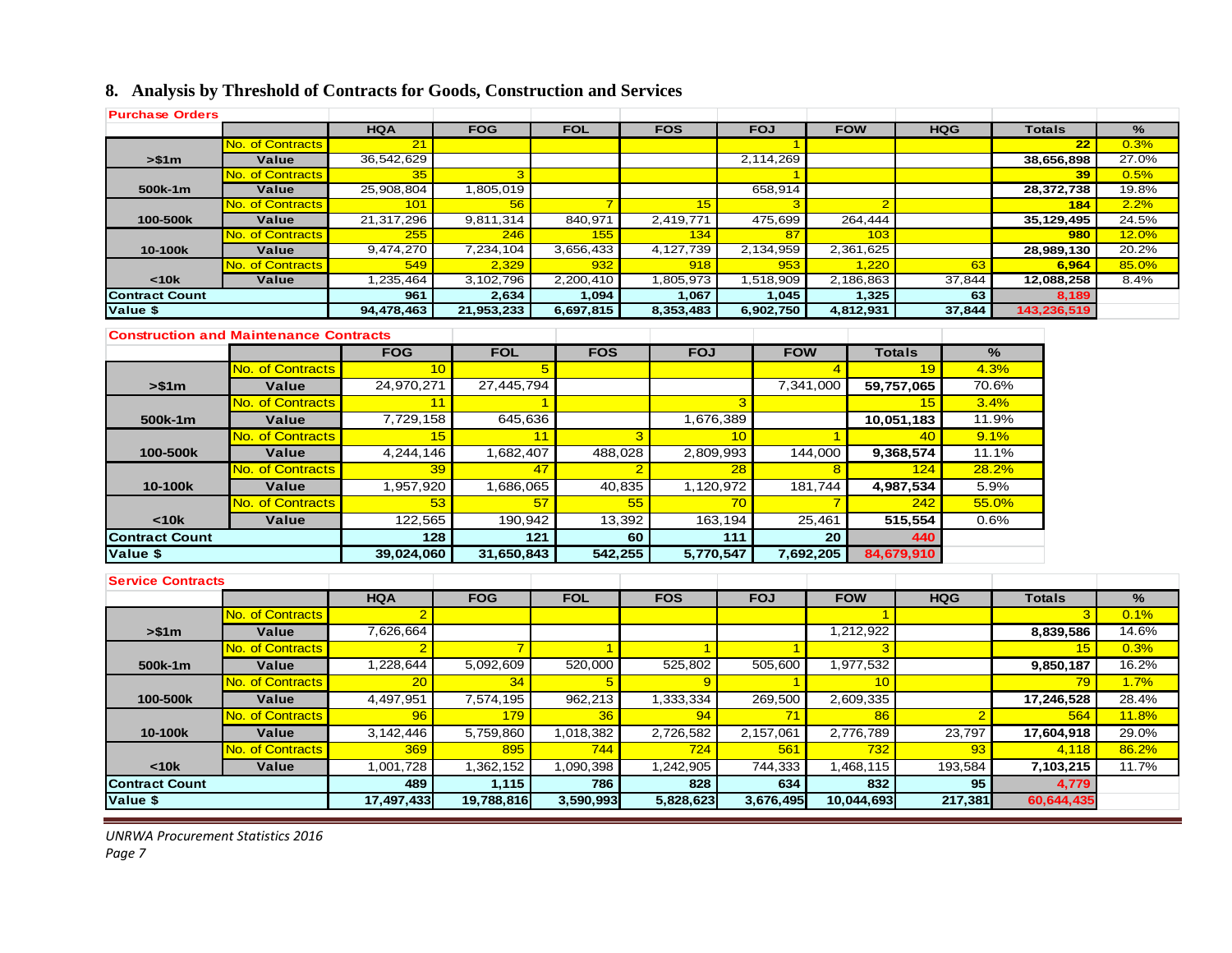## **9. Procurement per Type of Fund**

|                           |                     | <b>Procurement in 2015</b>           |               |     |  |  |  |  |  |  |
|---------------------------|---------------------|--------------------------------------|---------------|-----|--|--|--|--|--|--|
| <b>Contract Type</b>      | <b>Regular Fund</b> | <b>Project Fund</b><br>$\frac{9}{6}$ |               |     |  |  |  |  |  |  |
| Goods                     | \$38,406,044        | 50%                                  | \$104,830,475 | 50% |  |  |  |  |  |  |
| <b>Services Contracts</b> | \$36,530,418        | 48%                                  | \$24,114,017  | 11% |  |  |  |  |  |  |
| <b>Works Contracts</b>    | \$1,377,458         | 2%                                   | \$83,302,452  | 39% |  |  |  |  |  |  |
|                           | \$76,313,921        | 26%                                  | \$212,246,944 | 74% |  |  |  |  |  |  |



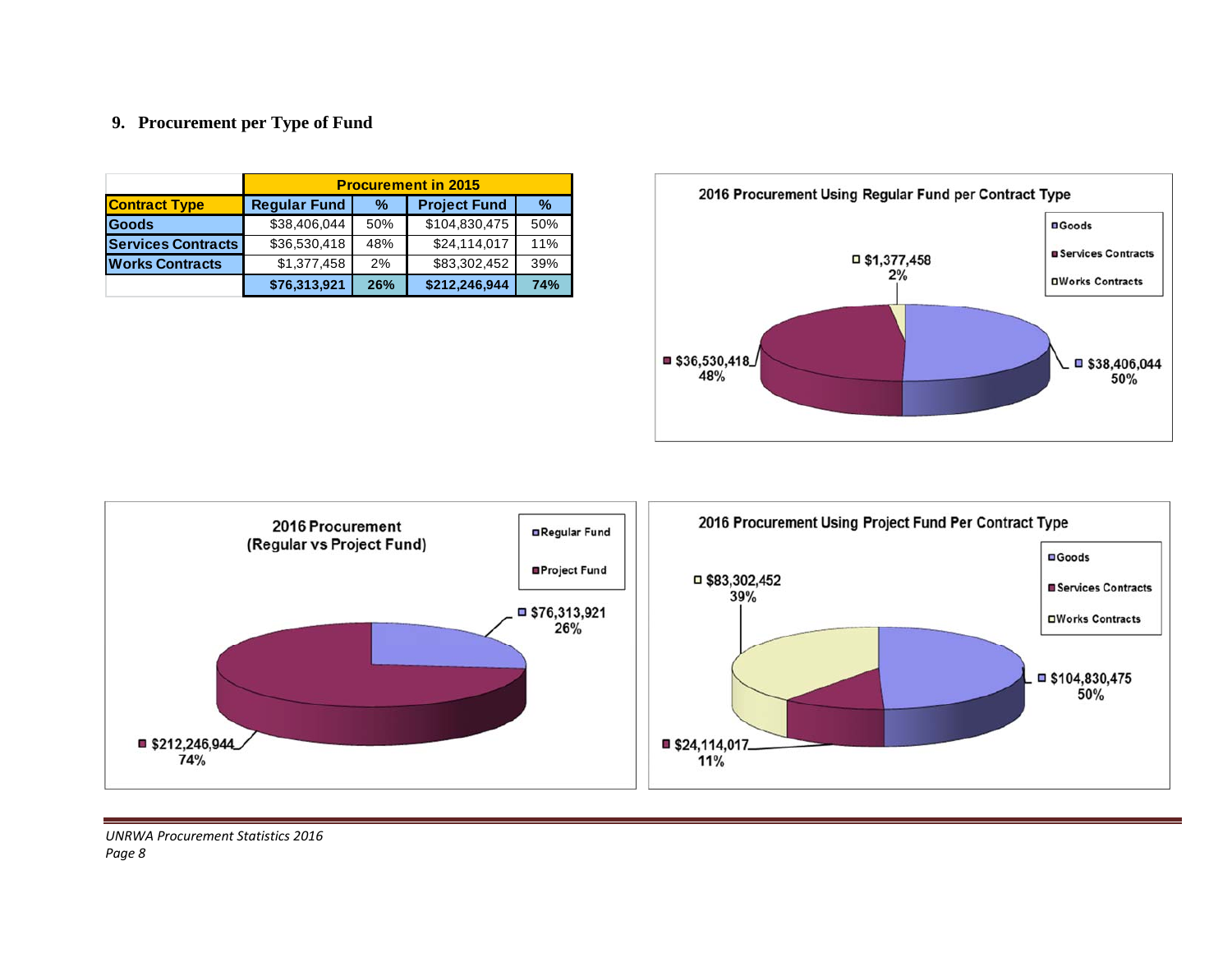# **10. Purchase of Goods – Items listed based on UNSPSC main group and ranked by the highest dollar value**

| <b>UNSPSC</b> | <b>Description</b>                                                                            | <b>Total</b> |
|---------------|-----------------------------------------------------------------------------------------------|--------------|
| 50000000      | <b>Food Products</b>                                                                          | 75,386,593   |
| 51000000      | Drugs and Pharmaceutical Products                                                             | 18,424,197   |
| 15000000      | Fuels, Fuel Additives and Lubricants                                                          | 7,596,036    |
| 43000000      | Information Technology Broadcasting and Telecommunications                                    | 7,004,145    |
| 55000000      | <b>Published Products</b>                                                                     | 4,125,578    |
| 42000000      | Medical Equipment and Accessories and Supplies                                                | 3,738,841    |
| 56000000      | Furniture and Furnishings                                                                     | 3,271,915    |
| 24000000      | Material Handling, Conditioning, Storage Machinery and their Accessories and Supplies         | 2,872,981    |
| 41000000      | Laboratory and Measuring and Observing and Testing Equipment                                  | 2,771,822    |
| 14000000      | Paper Materials and Products                                                                  | 2,376,115    |
| 44000000      | Office Equipment and Accessories and Supplies                                                 | 2,137,461    |
| 26000000      | Power Generation and Distribution Machinery and Accessories                                   | 1,936,030    |
| 25000000      | Vehicles and their Accessories and Components                                                 | 1,645,716    |
| 53000000      | Apparel and Luggage and Personal Care Products                                                | 1,492,486    |
| 40000000      | Distribution and Conditioning Systems and Equipment and Components                            | 1,113,536    |
| 30000000      | Structures and Building and Construction and Manufacturing Components and Supplies            | 904,252      |
| 52000000      | Domestic Appliances and Supplies and Consumer Electronic Products                             | 867,267      |
| 23000000      | Industrial Manufacturing and Processing Machinery and Accessories                             | 744,202      |
| 39000000      | Electrical Systems and Lighting and Components and Accessories and Supplies                   | 694,870      |
| 45000000      | Printing and Photographic and Audio and Visual Equipment and Supplies                         | 659,628      |
| 27000000      | <b>Tools and General Machinery</b>                                                            | 509,499      |
| 46000000      | Security and Safety Equipment and Supplies                                                    | 495,675      |
| 49000000      | Sports and Recreational Equipment and Supplies and Accessories                                | 394,030      |
| 11000000      | Mineral and Textile and Inedible Plant and Animal Materials                                   | 329,132      |
| 47000000      | <b>Cleaning Equipment and Supplies</b>                                                        | 324,483      |
| 31000000      | Manufacturing Components and Supplies                                                         | 289,119      |
| 60000000      | Musical Instruments, Games, Toys, Arts, Crafts, Educational Equipment, Accessories & Supplies | 275,403      |
| 22000000      | Building and Construction Machinery and Accessories                                           | 227,400      |
| 48000000      | Service Industry Machinery and Equipment and Supplies                                         | 125,366      |
| 12000000      | Chemicals including Bio Chemicals and Gas Materials                                           | 125,142      |
| 10000000      | Live Plant and Animal Material and Accessories and Supplies                                   | 120,584      |
| 21000000      | Farming Machinery and Accessories                                                             | 89,487       |
| 20000000      | Mining and Well Drilling Machinery and Accessories                                            | 80,450       |
| 32000000      | <b>Electronic Components and Supplies</b>                                                     | 72,001       |
| 13000000      | Resin and Rosin and Rubber and Foam and Film and Elastomeric Materials                        | 13,473       |
| 54000000      | Timepieces or Parts or Accessories                                                            | 1,606        |
|               |                                                                                               | 143,236,519  |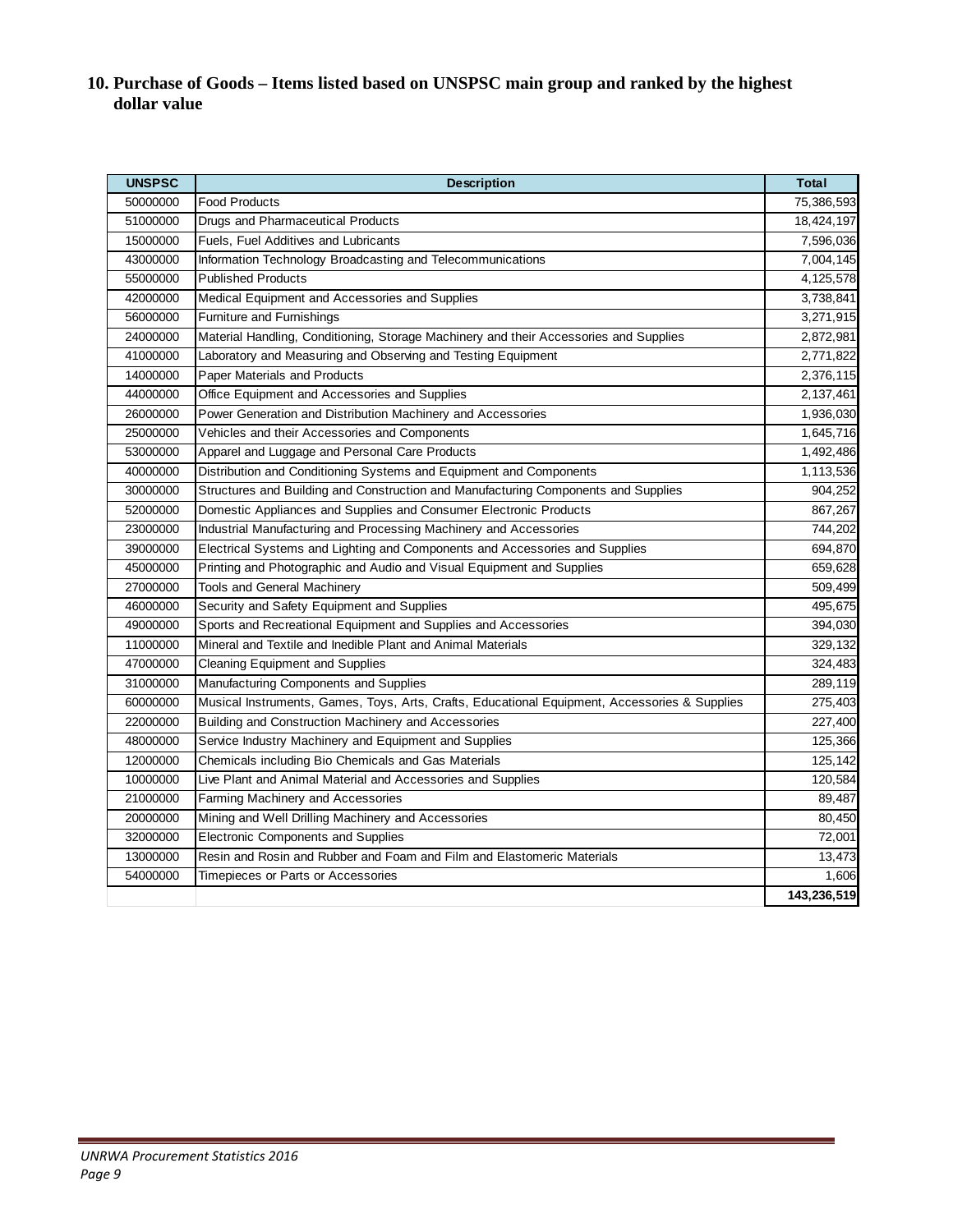

**11. Construction, Works, Maintenance and Service Contracts Ranked by Highest \$ Value** 

| <b>Construction and Works Contracts</b>                       |                          |            |
|---------------------------------------------------------------|--------------------------|------------|
|                                                               | Contracts Count Value \$ |            |
| <b>Construction &amp; Alteration of Agency Premises</b>       |                          | 76.185.554 |
| Construction, Reconstruction, Repairs of Beneficiary Shelters |                          | 239.947    |
| <b>Installations And Structure - Third Party</b>              |                          | 143.811    |
| <b>Totals</b>                                                 | 145                      | 76.569.312 |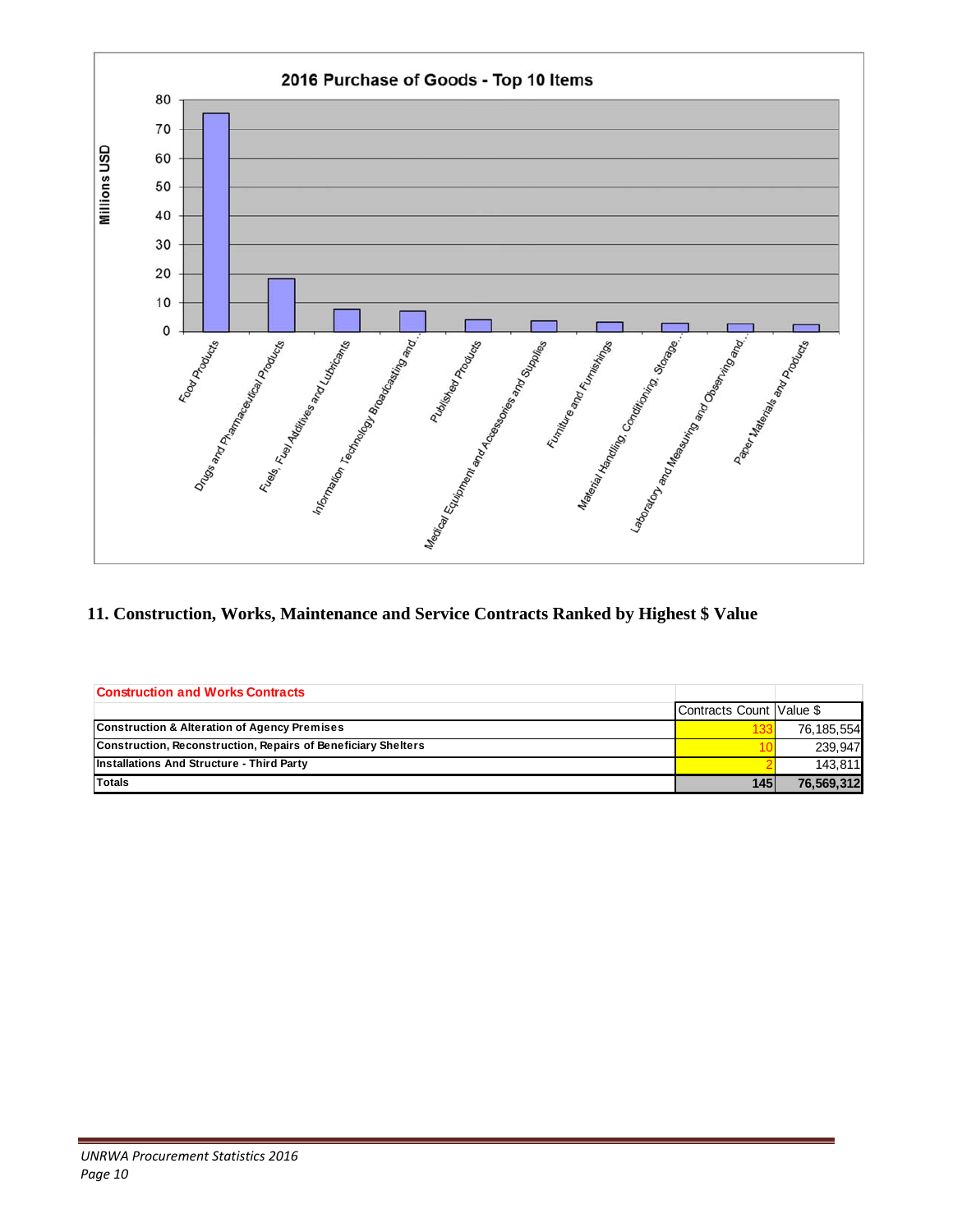

| <b>Service Contracts</b>                                                                                 |                       |            |
|----------------------------------------------------------------------------------------------------------|-----------------------|------------|
|                                                                                                          | <b>Contract Count</b> | Value \$   |
| Customs Clearance, Inspection, Hired Transport, Port Services, Storage, Postal Services, Quality Control | 760                   | 17,355,207 |
| <b>Hospital Services And Patient Subsidies</b>                                                           | 183                   | 10,394,812 |
| Insurance, Reinsurance & GMIP                                                                            | 44                    | 7,967,324  |
| <b>Rentals And Utilities</b>                                                                             | 574                   | 5,203,841  |
| <b>Telecommunications And Information Technology Services</b>                                            | 237                   | 2,905,887  |
| Software Maintenance & Development                                                                       | 18                    | 2,747,634  |
| Training, Workshops, Conferences, Accommodation, Hotel Services, Travel, Hospitality And Catering        | 899                   | 2,295,166  |
| Printing Services, Advertisements, Publications, Audiovisual, Graphic Design And Translation             | 615                   | 2,116,620  |
| <b>Environmental Health And Cleaning Services</b>                                                        | 166                   | 1,338,081  |
| <b>Subsidies &amp; Grants</b>                                                                            | 139                   | 1,330,334  |
| Legal, Management, Audit, Financial Services, Etc.                                                       | 111                   | 1,071,824  |
| <b>Maintenance of Equipment, Outside Repairs</b>                                                         | 555                   | 772,040    |
| <b>Totals</b>                                                                                            | 4,301                 | 55,498,769 |